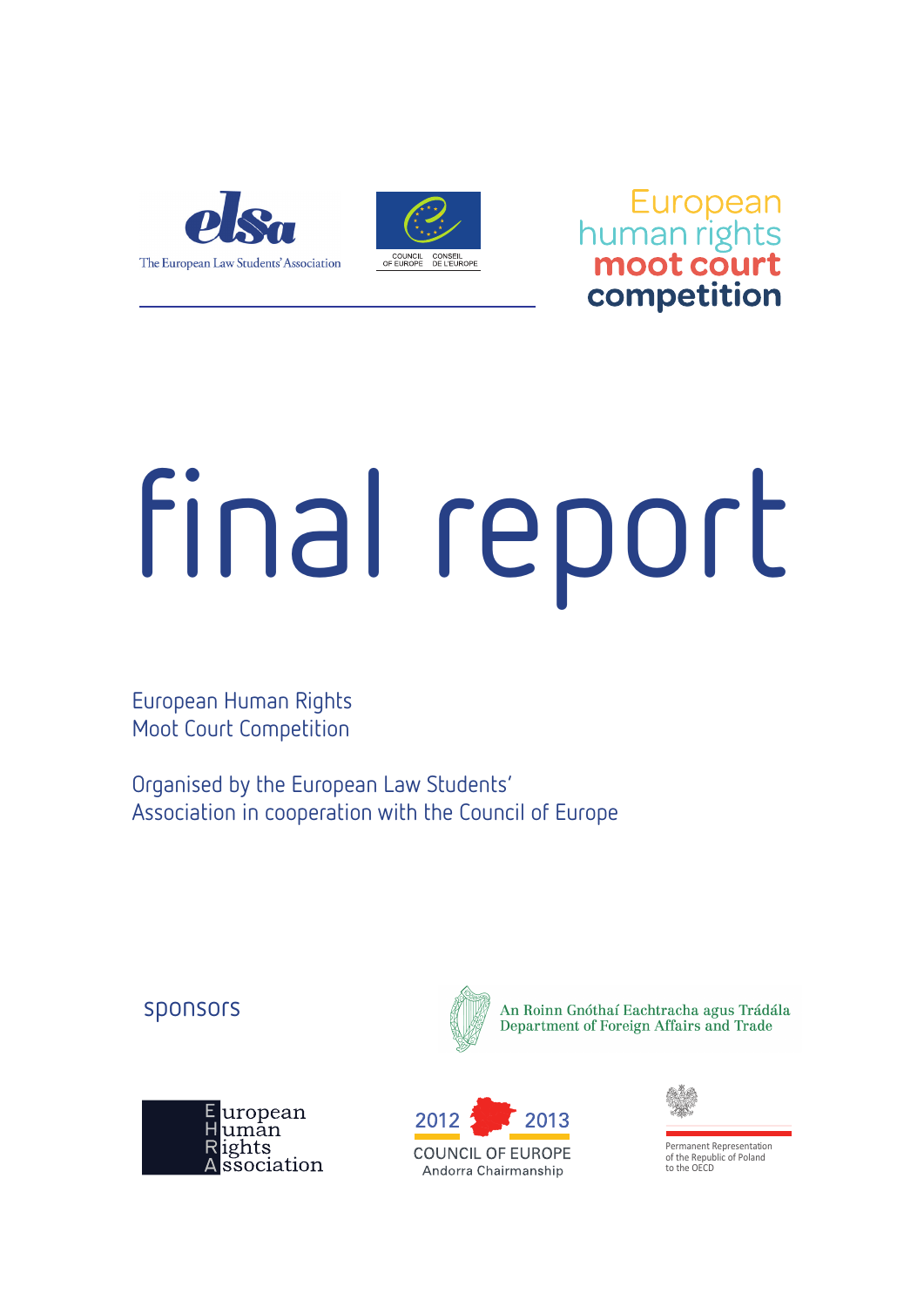



## Table of Contents

| 1. Foreword                                 |    |
|---------------------------------------------|----|
| 2. Overview of the competition              | 4  |
| 3. The Written Rounds                       | 5  |
| 4. The Final Round                          | 11 |
| 4.1 The Preliminary Rounds                  | 11 |
| 4.2 Semi-Final 1                            | 12 |
| 4.3 Semi-Final 2                            | 13 |
| 4.4 Grand Final                             | 13 |
| 4.5 Individual orator scores                | 13 |
| 4.6 Best written submission and best orator | 15 |
| 5. The Jury                                 | 16 |
| 6. The Organising Committee                 | 18 |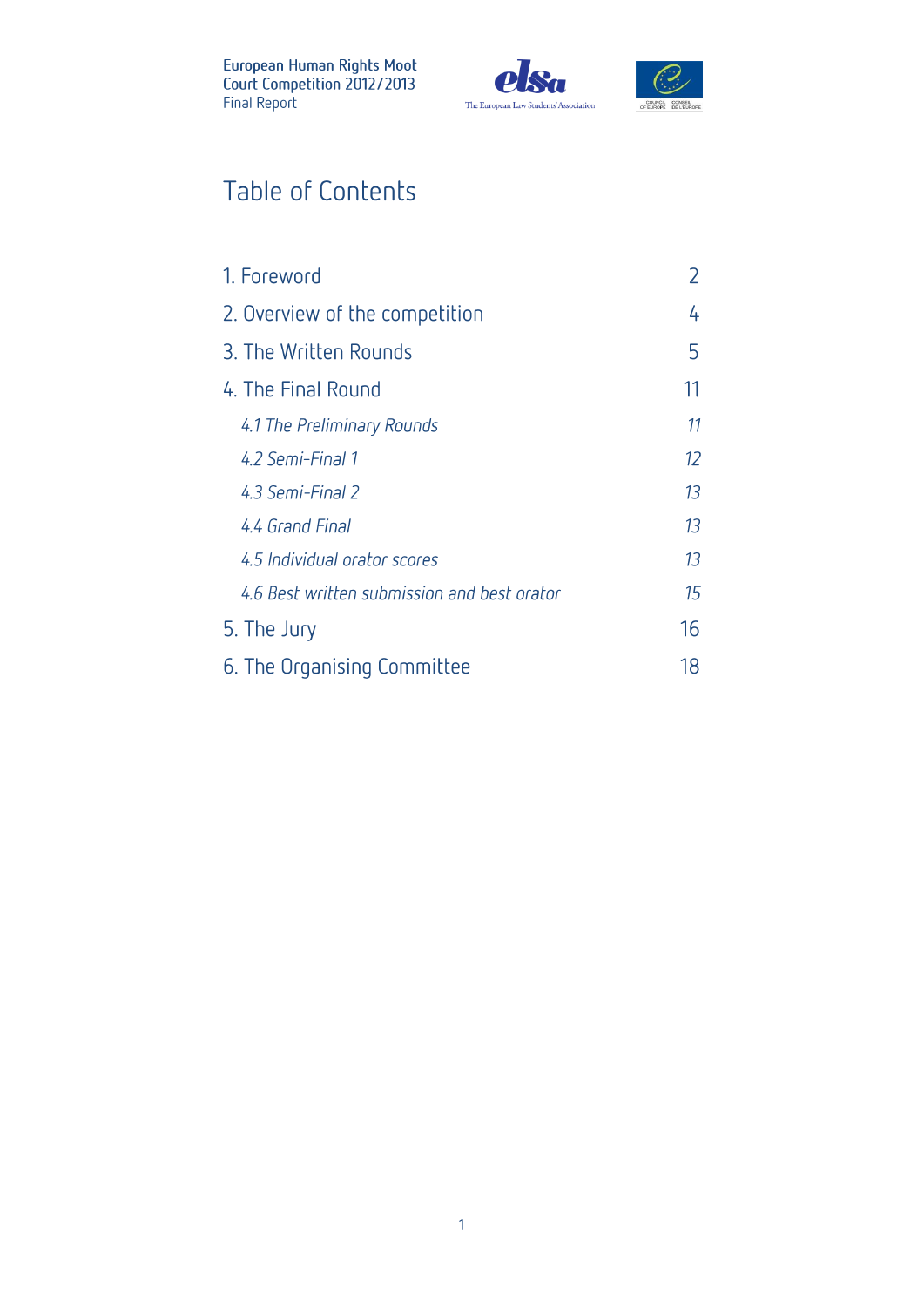



## 1. Foreword

Dear Reader,

The idea of developing a new competition in the field of Human Rights together with the Council of Europe was born a long time ago. After negotiations and long preparations, in 2011 it was finally decided to start the project "the European Human Rights Moot Court Competition", organized by ELSA in cooperation with the Council of Europe. Even though ELSA has a longstanding experience with organising Moot Courts, it still took some time to start the competition from scratch. A Case Author, Judges, a timeline and participants had to be found. ELSA started a big promotion campaign among its Network in an early stage. After the registration deadline was closed in October 2012, we could reach the enormous amount of 120 teams from more than 31 countries which was a big success for the competition. After establishing the contact with the European Human Rights Association, many Jury Members could be recruited in order to score and overview around 150 written submissions. I would like to thank the numerous Jury Members for scoring the written submissions and acting as Judges during the oral pleadings.

Finally, in mid-January the best 16 teams were chosen. What made me very proud was the fact that we had 16 teams from 13 different countries, which shows that students all over Europe are eager to put their time and effort into researching in the field of Human Rights.

The Council of Europe was a huge support and outmost help in organising the first edition. Namely Ms Barbara Orkwiszewska, Ms Sophie Lobey and Ms Edith Lejard have been helping me with every little detail and every request. Thank you for all your help!

When organising an event for the first time, usually possible sponsors and supporters are cautious with stepping in. However, the Irish Representation, the Polish Representation and the Andorra Representation to the Council of Europe were still eager to provide us with support in any kind. I would like thank them for their contribution and believe in the competition!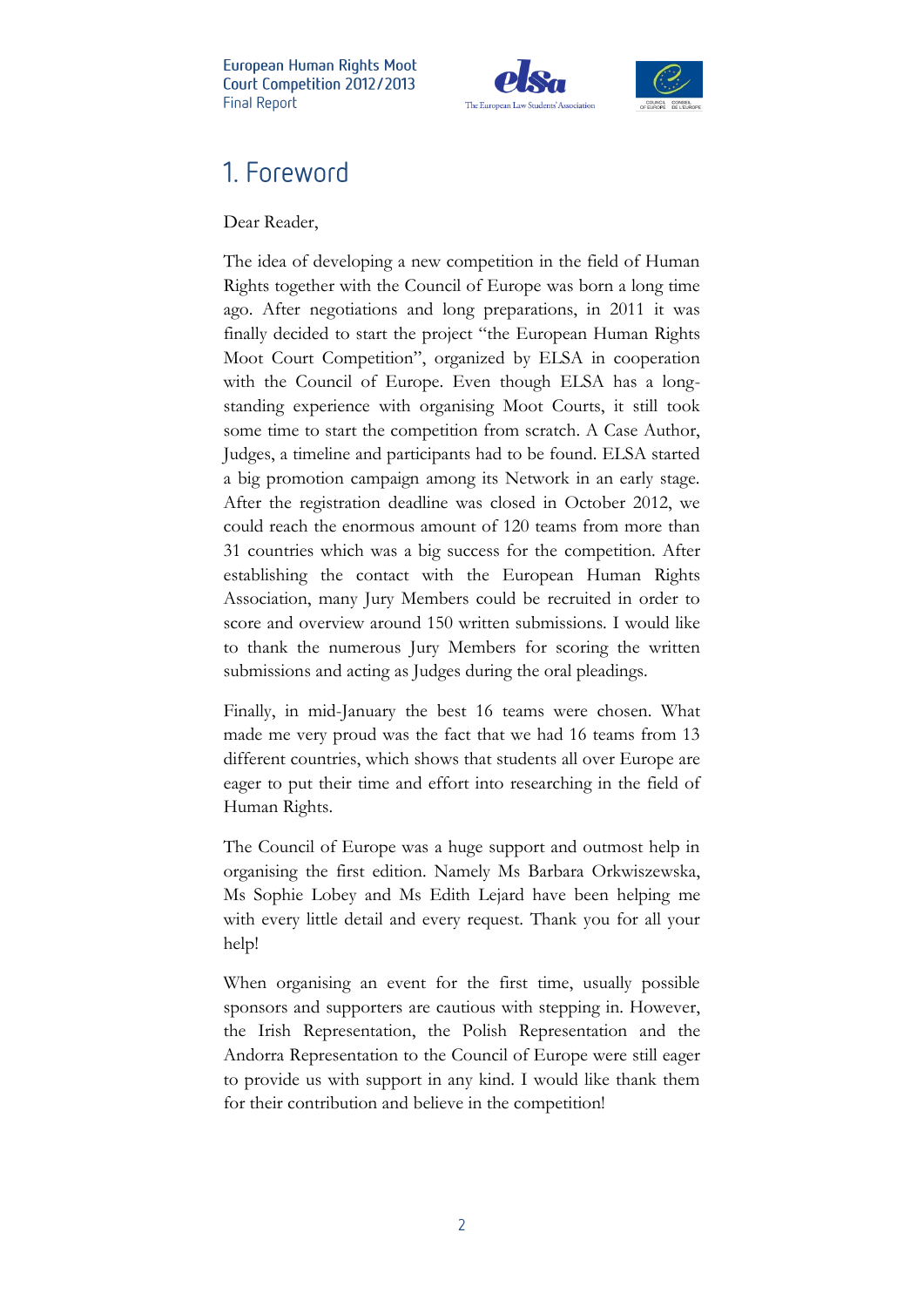



I have been delighted by the enthusiasm, the nice feedback and nice gestures from the Jury and the teams. It was a pleasure to work together with all of you to strengthen the understanding in human rights and to educate young lawyers in this particular field of law.

Even though the first edition is over now, the preparations for the second edition have already been started! I am happy that I could be part of this unique project and thus, realise the purpose of our association: "A just world in which there is respect for human dignity and cultural diversity."

Kind regards,

Green from

**Corinna Mückenheim** Vice President for Moot Court Competitions ELSA International 2012/2013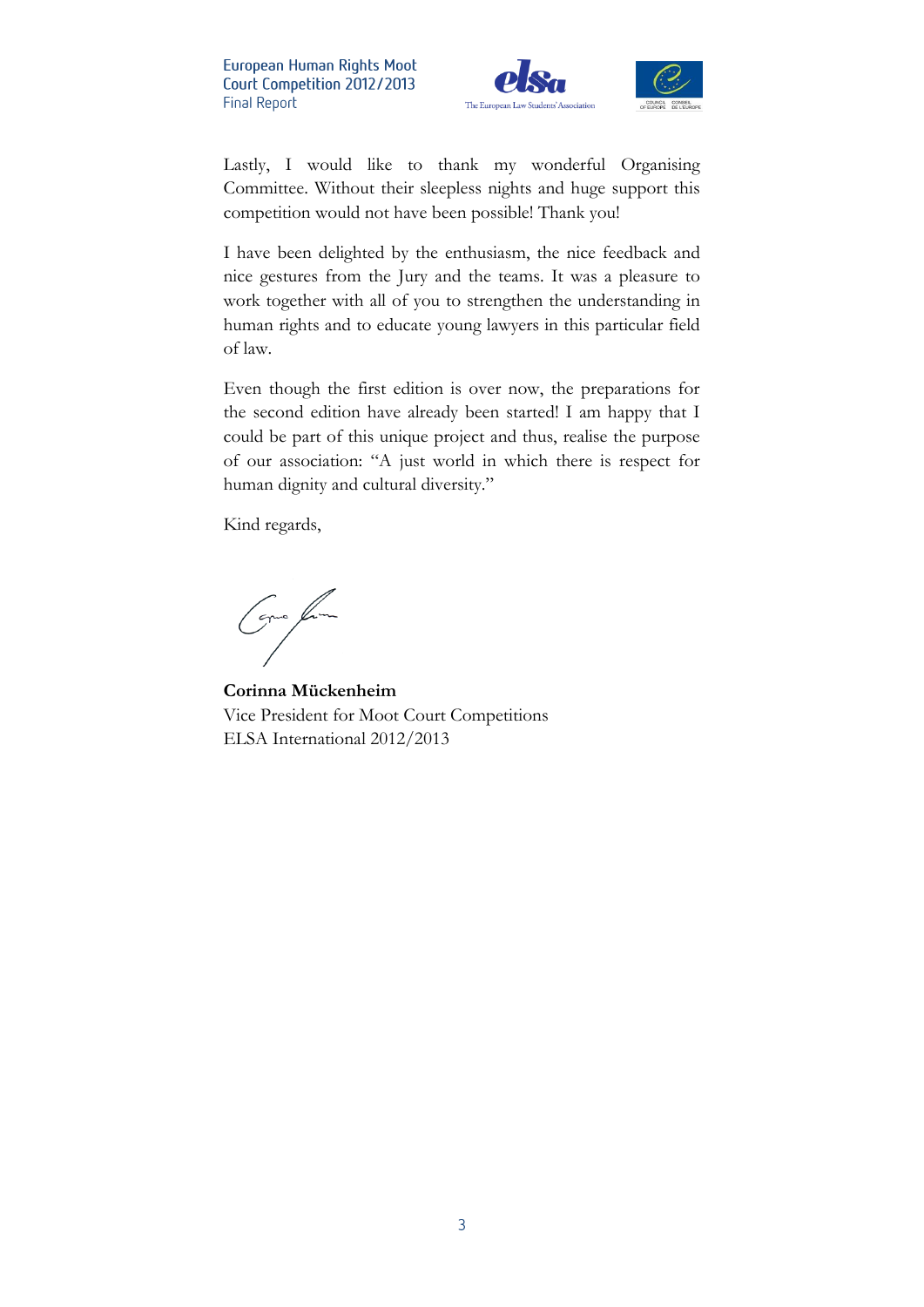

## 2. Overview of the competition

The very first edition of the Human Rights Moot Court was launched on the 15<sup>th</sup> of July 2012. The clarification questions from the teams to the case have been launched in September and the team registration was open until October. The competition was twofold – firstly, there is a Europe-wide written phase in which the teams had to send in written submissions for the applicant and the respondent. Out of the written submissions the best 16 teams were chosen by Human Rights experts assessing them. From the  $24<sup>th</sup>$  to the  $28<sup>th</sup>$  of February 2013, those 16 teams were invited to participate in the Final Round taking place at the European Court of Human Rights in Strasbourg, France. The teams had to plead on both sides of the case and the best 4 teams advanced to the Semi-Finals.

The competition was strongly supported by the Council of Europe, namely Ms Barbara Orkwiszewska, Ms Sophie Lobey and Ms Edith Lejard.

The Case, written by Prof. Den Exter from the Erasmus Observatory on Health Law in Rotterdam, the Netherlands, was dealing with the sterilization of HIV infected women after giving birth in the country Orosia. Though being a fictitious case, the core of the case was based on real cases happening all over the world.

The case and all other important documents of the first edition can be found and downloaded on our website [www.humanrightsmootcourt.org.](http://www.humanrightsmootcourt.org/)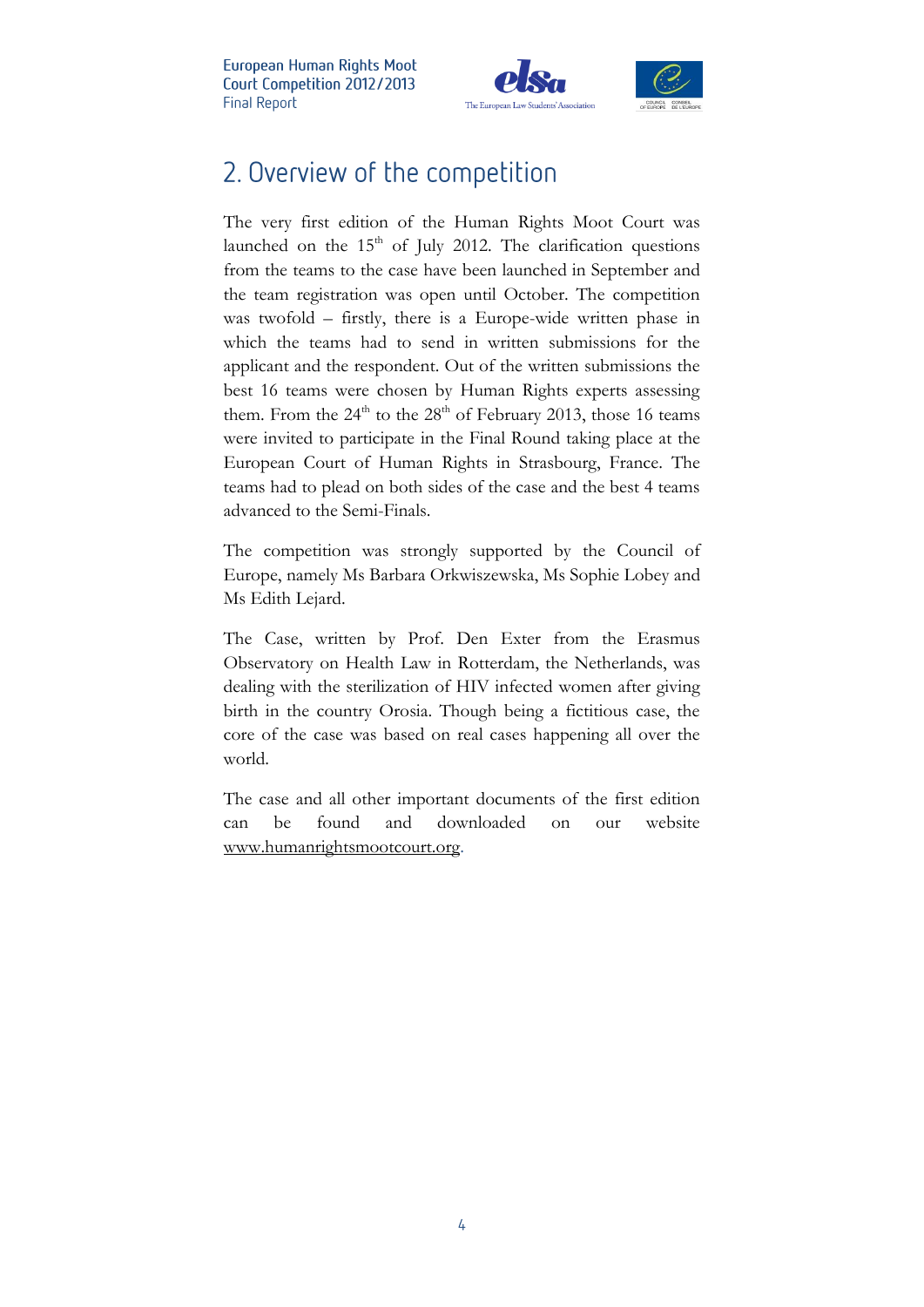

## 3. The Written Rounds

In order to qualify for the Final Round in Strasbourg at the European Court of Human Rights, the teams had to send in Written Submissions for both sides of the case: the applicant and the respondent. The Jury, consisting of Human Rights experts from all over Europe, was assessing those Written Submissions from December to January in order to find the best teams out of the 120 registrations. Each team was assessed by two Jury members. Finally, in the middle of January, the Jury had made their decision and the best 16 teams were chosen.

The following tabula indicates the scores for each team and thus, the ranking. The Overall Score is calculated as follows: scores applicant + scores respondent – penalty points/two Jury members. The highest possible score to reach was 40 points, the lowest 0.

| <b>Team Number</b> | <b>Scores Applicant</b> | <b>Scores Respondent</b> | <b>Overall Score</b> |
|--------------------|-------------------------|--------------------------|----------------------|
|                    |                         |                          |                      |
| 084                | 37.5                    | 35.25                    | 36.375               |
| 057                | 36.25                   | 33.25                    | 34.75                |
| 106                | 30.25                   | 38.5                     | 34.375               |
| 039                | 34.75                   | 32.5                     | 33.625               |
| $\overline{033}$   | 38.75                   | 27.25                    | 33                   |
| 118                | 31.5                    | 33.625                   | 32.375               |
| $\overline{063}$   | 33.75                   | 31.75                    | 32.75                |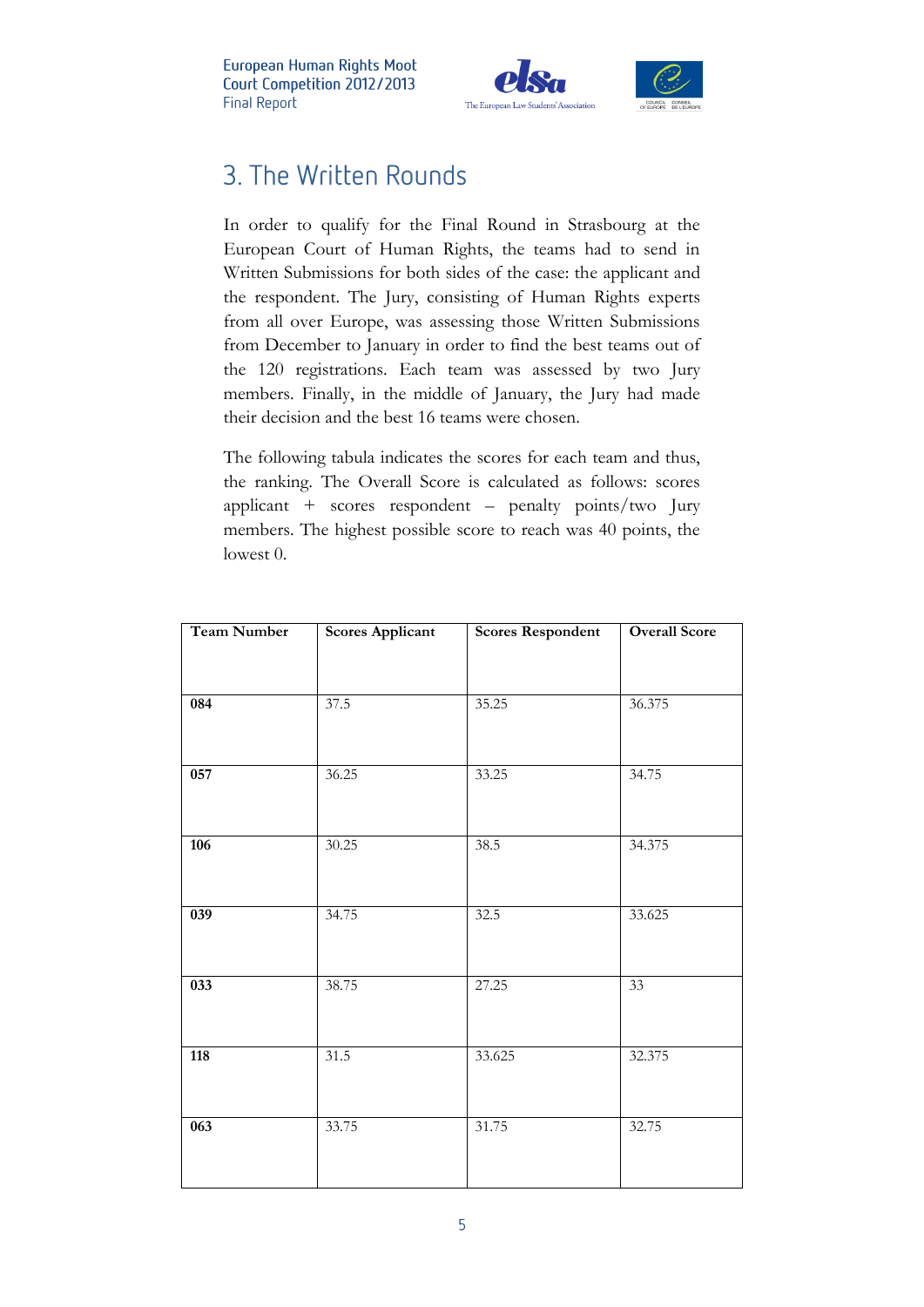



| 053              | 25.75  | $38\,$          | 31.875          |
|------------------|--------|-----------------|-----------------|
| 113              | 28.75  | 34              | 31.375          |
|                  |        |                 |                 |
| 017              | 28.5   | 33.5            | $\overline{31}$ |
| 022              | 27.25  | 34.25           | 30.75           |
| 115              | 30.5   | 30.75           | 30.625          |
| 094              | 31.5   | 29.5            | 30.5            |
| $\overline{029}$ | 29     | 30.5            | 29.75           |
| 098              | $24\,$ | 34.5            | 29.25           |
| 074              | 28.5   | 29.75           | 29.125          |
| 024              | 31.25  | 25.75           | 29              |
| 004              | 35     | 22.75           | 28.875          |
| 047              | 32.75  | $\overline{25}$ | 28.875          |
| 051              | 31.25  | 25.5            | 28.375          |
| 048              | 30.25  | 26.5            | 28.25           |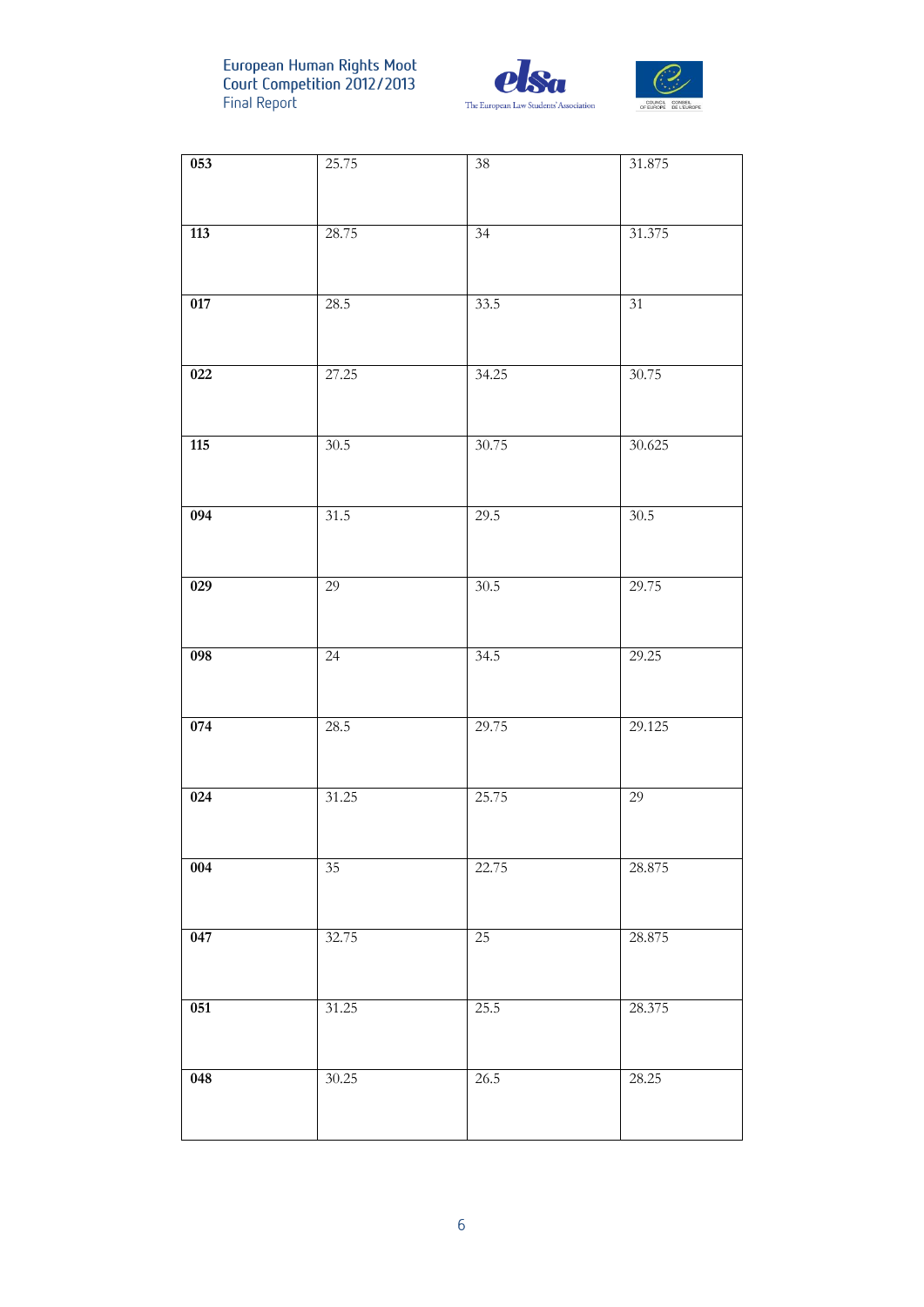



| 081         | 23     | 32.75           | 27.875          |
|-------------|--------|-----------------|-----------------|
|             |        |                 |                 |
| 011         | 31     | $24\,$          | 27.5            |
| 067         | 25.75  | 29              | 27.375          |
|             |        |                 |                 |
| 040         | $25\,$ | 29.25           | 27.125          |
|             |        |                 |                 |
| 051         | 31.25  | 25.5            | $\overline{27}$ |
|             |        |                 |                 |
| 037         | 26.25  | 27.5            | 26.875          |
|             |        |                 |                 |
| 078         | 33.25  | 19.75           | 26.5            |
| 058         | 21.5   | $\overline{31}$ | 26.25           |
|             |        |                 |                 |
| 071         | 19.25  | 32.75           | $\overline{26}$ |
|             |        |                 |                 |
| 068         | 25.25  | 26.5            | $26\,$          |
|             |        |                 |                 |
| 079         | 19.75  | 31.75           | 25.75           |
| 036         | 27.25  | 23.25           | 25.25           |
|             |        |                 |                 |
| 112         | 30.25  | $20\,$          | 25.125          |
|             |        |                 |                 |
| ${\bf 107}$ | $26\,$ | 24.25           | 25.125          |
|             |        |                 |                 |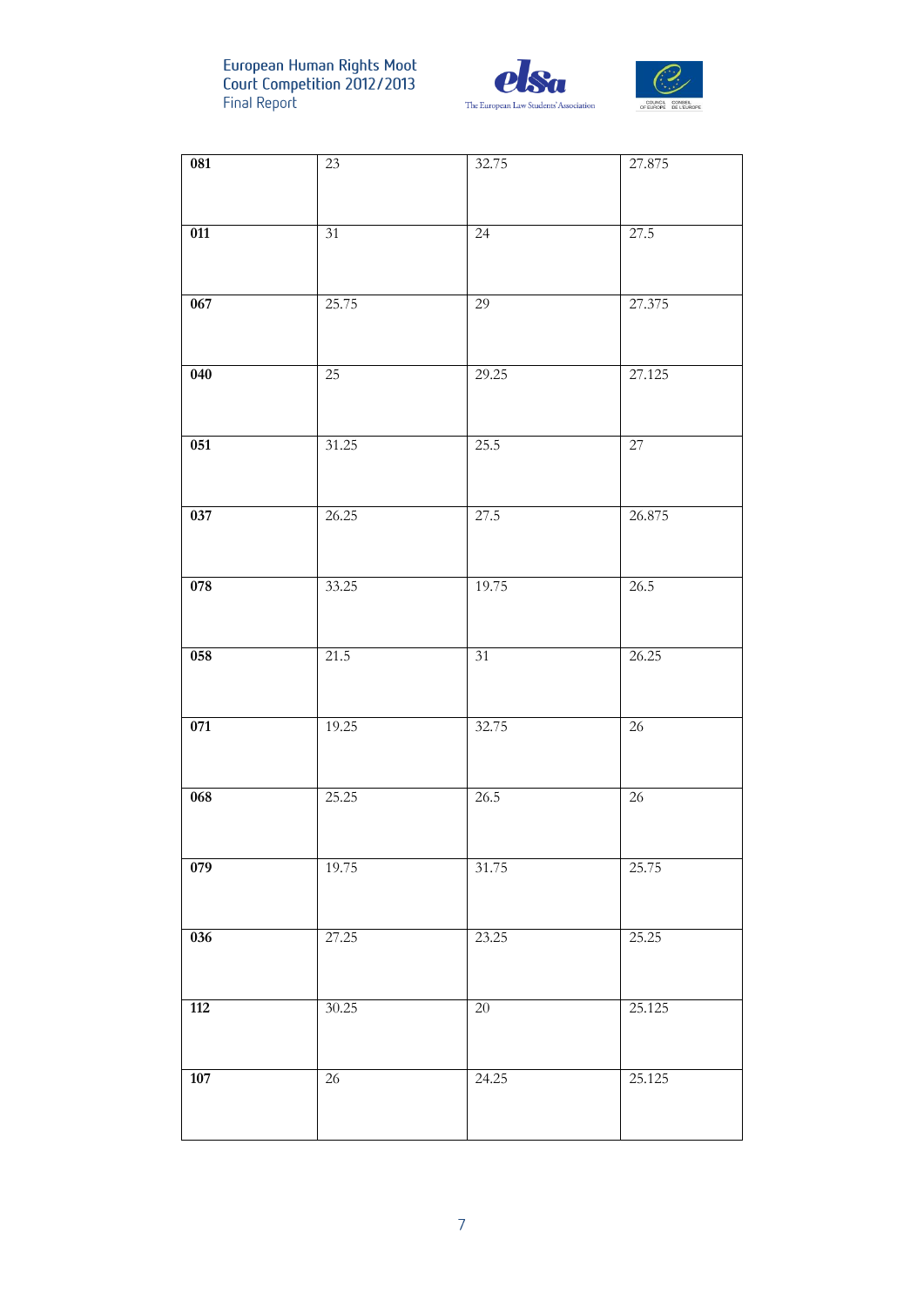



| $\overline{010}$ | 28.25  | 21       | 24.625 |
|------------------|--------|----------|--------|
|                  |        |          |        |
|                  |        |          |        |
| 042              | 29     | 19.75    | 24.375 |
|                  |        |          |        |
|                  |        |          |        |
| 005              | 27     | 21.25    | 24.125 |
|                  |        |          |        |
|                  |        |          |        |
| 044              | 33.75  | 14.5     | 24.125 |
|                  |        |          |        |
| $\overline{019}$ | 21.5   | 24.25    | 22.875 |
|                  |        |          |        |
|                  |        |          |        |
| 105              | 21     | 24.25    | 22.625 |
|                  |        |          |        |
|                  |        |          |        |
| 014              | 15.25  | 29.5     | 22.375 |
|                  |        |          |        |
|                  |        |          |        |
| 046              | 13     | 30.5     | 21.75  |
|                  |        |          |        |
|                  |        |          |        |
| $\overline{043}$ | 23.5   | $20\,$   | 21.75  |
|                  |        |          |        |
|                  |        |          |        |
| 059              | 25.5   | $16.5\,$ | $21\,$ |
|                  |        |          |        |
|                  |        |          |        |
| ${\bf 030}$      | $31\,$ | $11\,$   | $21\,$ |
|                  |        |          |        |
|                  | 19     |          |        |
| 015              |        | 20.5     | 19.75  |
|                  |        |          |        |
| ${\bf 101}$      | 25.5   | 11.75    | 18.625 |
|                  |        |          |        |
|                  |        |          |        |
| 089              | 18.75  | 17.75    | 18.25  |
|                  |        |          |        |
|                  |        |          |        |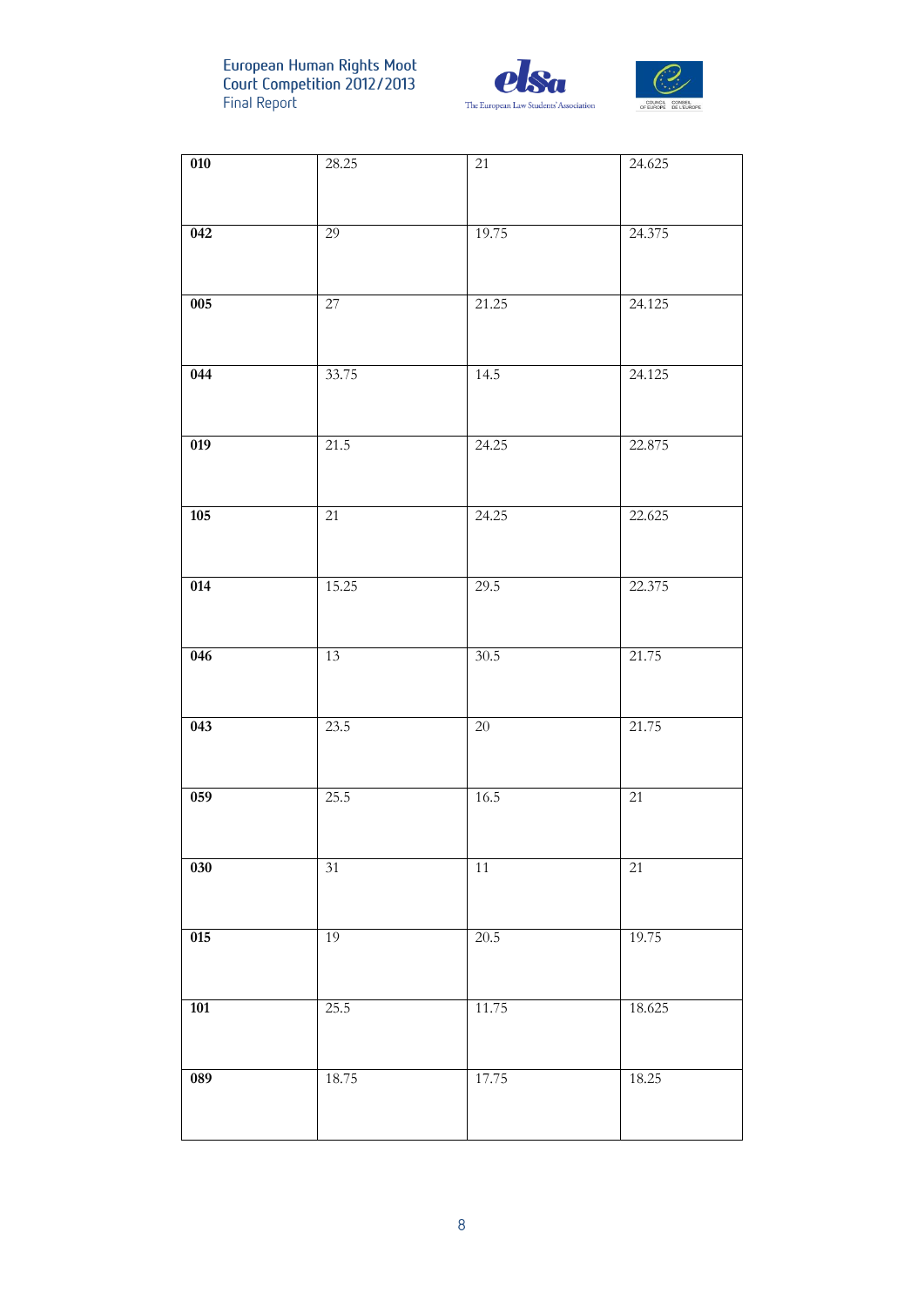



| 077              | 16.75  | $18\,$         | 17.375 |
|------------------|--------|----------------|--------|
| 104              | 19.25  | 15.5           | 17.375 |
| $\overline{006}$ | $24\,$ | 10.75          | 17.375 |
| 097              | $20\,$ | 14.5           | 17.25  |
| 096              | 13.25  | 20.5           | 16.875 |
| 083              | 21.75  | 9.5            | 15.625 |
| $\overline{111}$ | 9.5    | 21             | 15.25  |
| <b>100</b>       | 16.5   | 14             | 15.25  |
| 087              | 17     | 13.25          | 15.125 |
| 062              | $10\,$ | 19             | 14.5   |
| 072              | 19.5   | 9.5            | 14.5   |
| 108              | 16.5   | 12             | 14.25  |
| ${\bf 070}$      | 16.5   | 11.25          | 13.875 |
| 088              | 23.75  | $\overline{4}$ | 13.875 |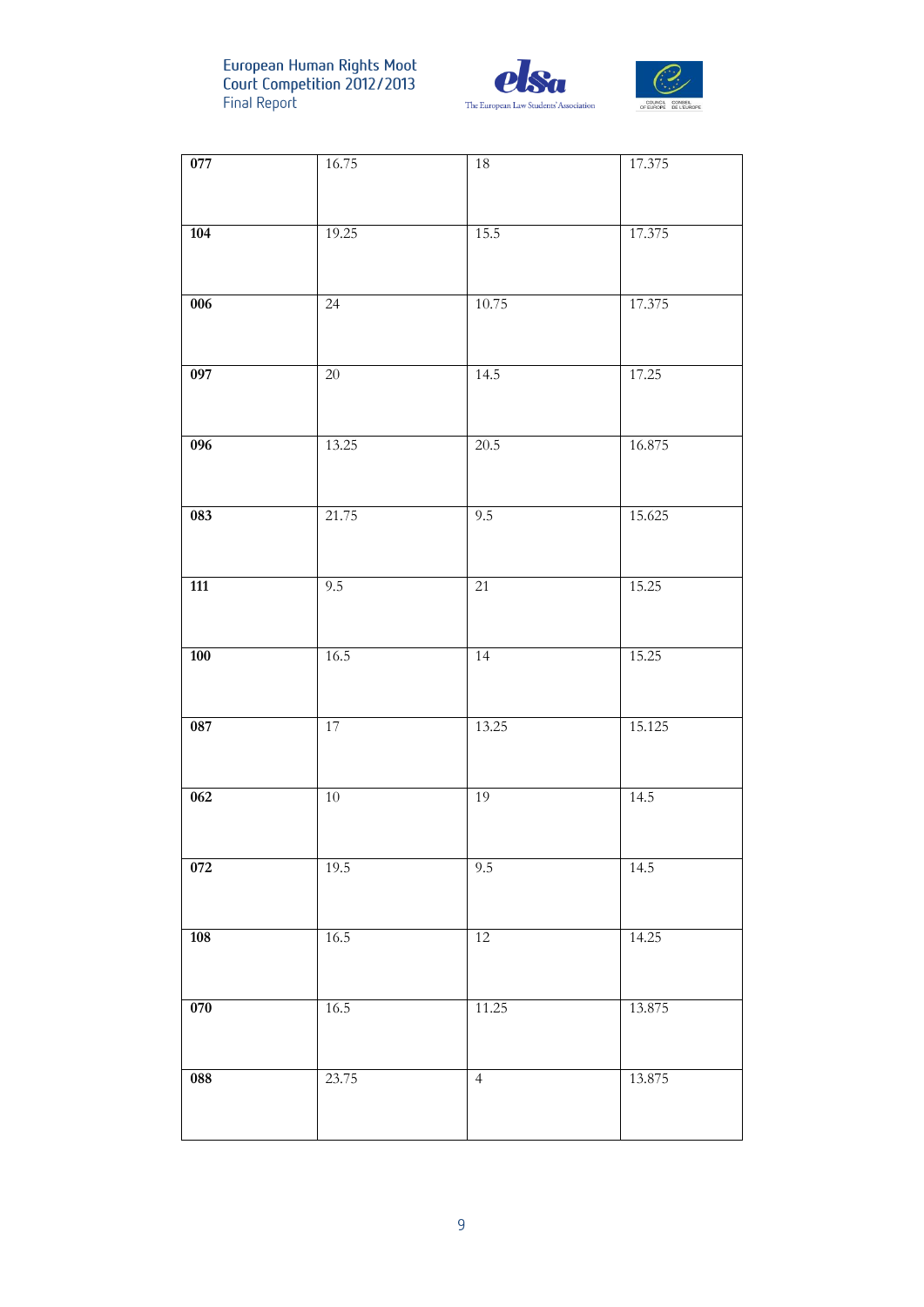



| 050              | 14.5   | 12.5              | 13.5             |
|------------------|--------|-------------------|------------------|
|                  |        |                   |                  |
| $\overline{018}$ | 13.5   | 11.5              | 12.375           |
|                  |        |                   |                  |
| 002              | 12.75  | $\overline{11.5}$ | 12.125           |
|                  |        |                   |                  |
| 119              | 13     | 10.25             | 11.625           |
|                  |        |                   |                  |
| 114              | 12     | 11                | 11.5             |
|                  |        |                   |                  |
| 064              | 12.5   | 10                | 11.25            |
|                  |        |                   |                  |
| 031              | 12.25  | $\overline{7}$    | 9.625            |
|                  |        |                   |                  |
| 095              | 11.75  | $\overline{7}$    | 9.375            |
|                  |        |                   |                  |
| $\overline{093}$ | 10.5   | 7.5               | $\overline{9}$   |
|                  |        |                   |                  |
| 085              | $11\,$ | 5.5               | 8.25             |
|                  |        |                   |                  |
| 086              | 5.5    | $11\,$            | $8.25\,$         |
|                  |        |                   |                  |
| 055              | $11.5$ | $2.5$             | $\boldsymbol{7}$ |
|                  |        |                   |                  |
| $\overline{061}$ | 3.75   | $\overline{3.5}$  | 2.625            |
|                  |        |                   |                  |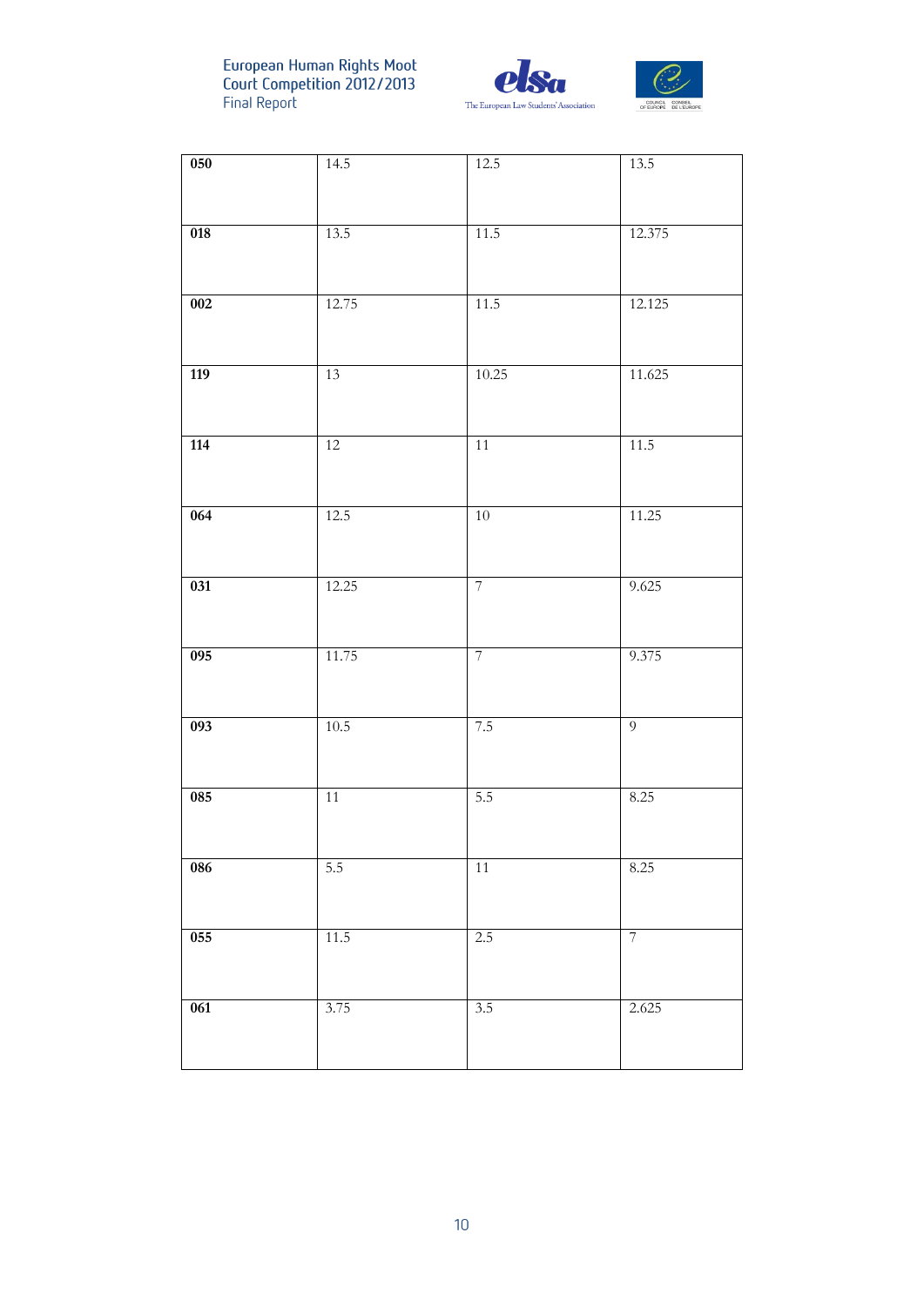

## 4. The Final Round

The best 16 teams chosen out of 120 registered teams had the unique opportunity to come to Strasbourg, France, and plead at the European Court of Human Rights from the  $24<sup>th</sup>$  to the  $28<sup>th</sup>$  of February 2013.

On the  $25<sup>th</sup>$  and  $26<sup>th</sup>$  of February, the teams had to plead on both sides in the Preliminary Rounds. In each pleading three Jury Members were present. Out of all the given scores, the best four teams were announced during a boat tour on the river in Strasbourg and invited to participate in the Semi-Finals on the  $27<sup>th</sup>$ . After long deliberations of the Jury, the Finalists, Trinity College Dublin Ireland and University of Essex UK, have been chosen. In front of a Jury consisting of nine Judges, the teams were pleading in the Salle d'Audiences, the biggest hearing room in the Court. During the Award Ceremony on the  $27<sup>th</sup>$ , the winners, runner-up, best orator and best written submission were awarded.

The following tabula shows the ranking of the teams after the first two preliminary rounds. The scores of the Written Submissions did not count, only the ones obtained during the oral pleadings.

#### 4.1 The Preliminary Rounds

In each preliminary pleading 3 Judges assessed the teams and thus, the scores are calculated as follows: scores applicant  $/ 3 +$ scores respondent / 3 / 2 for the overall scores.

| Team | University                      | <b>Scores</b> | <b>Scores</b> | <b>Overall Scores</b> |
|------|---------------------------------|---------------|---------------|-----------------------|
|      |                                 | Applicant     | Respondent    |                       |
|      |                                 |               |               |                       |
| 084  | Trinity College Dublin, Ireland | 34.08333      | 35.5          | 34.79166              |
|      |                                 |               |               |                       |
| 118  | University of Essex, the UK     | 31.5          | 34.4166       | 32.958333             |
|      |                                 |               |               |                       |
|      |                                 |               |               |                       |
| 106  | National and Kapodistrian       | 31.5833       | 34.25         | 32.9166               |
|      | University of Athens, Greece    |               |               |                       |
|      |                                 |               |               |                       |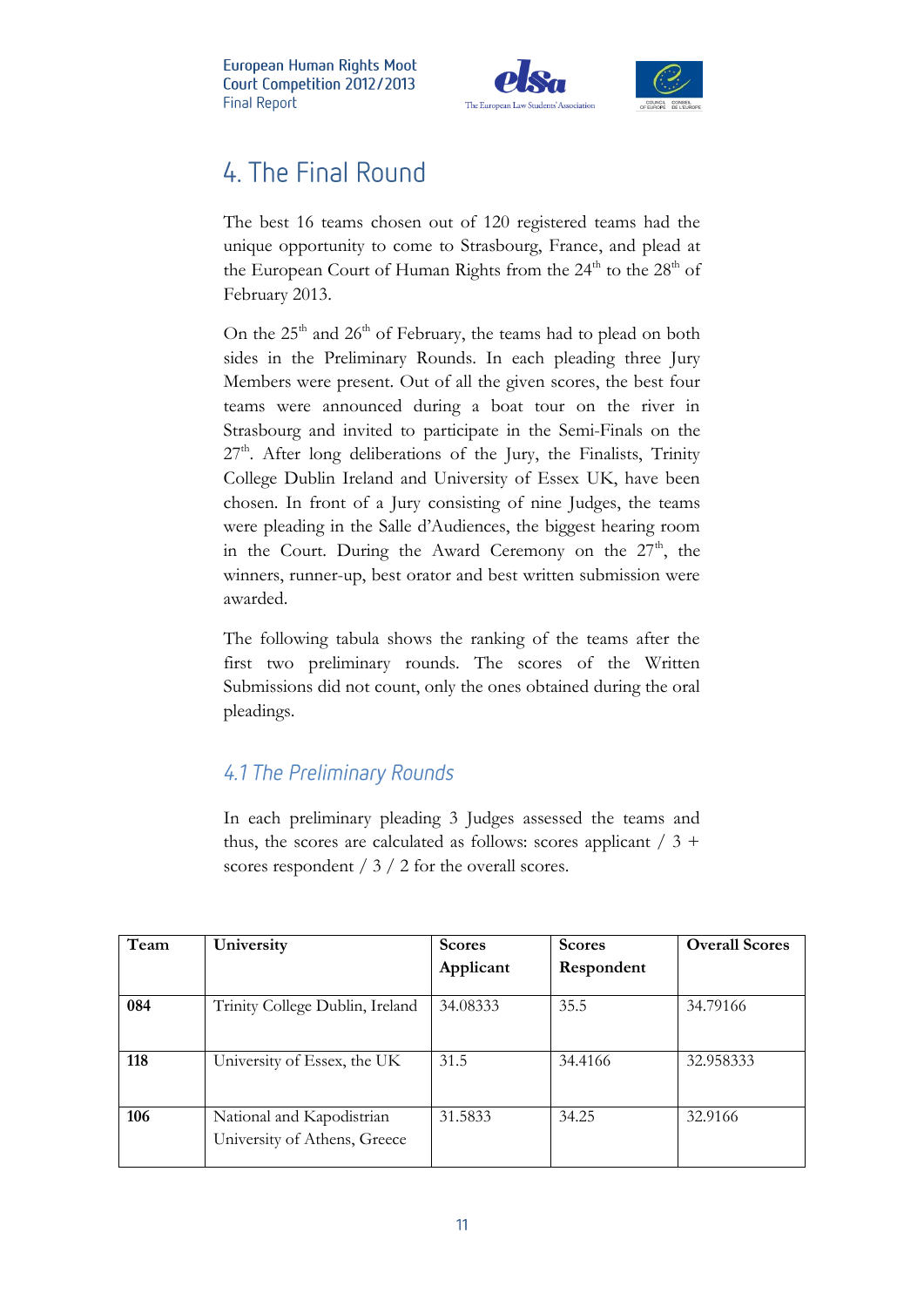



| 033 | Nicolaus Copernicus<br>University Torun, Poland           | 31.5    | 31.33   | 31.4166  |
|-----|-----------------------------------------------------------|---------|---------|----------|
| 074 | University of Warsaw, Poland                              | 31.4166 | 28.5    | 29.95833 |
| 063 | University of Nis, Serbia                                 | 25.75   | 33.025  | 29.3875  |
| 017 | The Charles University of<br>Prague, Czech Republic       | 27.66   | 28.5833 | 28.125   |
| 053 | West University of Timisoara,<br>Romania                  | 20.833  | 33.75   | 27.29166 |
| 098 | University of Warwick, the UK                             | 29      | 22.5    | 25.75    |
| 039 | University of Novi Sad, Serbia                            | 22.5    | 28.5    |          |
| 029 | Université Paris 2 Panthéon-<br>Assass, France            | 28      | 19.9166 | 23.95833 |
| 094 | University of Helsinki, Finland                           | 26.166  | 21.4166 | 23.79166 |
| 057 | Tartu University, Estonia                                 | 28.4166 | 14.75   | 21.5833  |
| 115 | National University of "Kyiv-<br>Mohyla Academy", Ukraine | 22.333  | 18.4166 | 20.375   |
| 113 | Fatih University Istanbul,<br>Turkey                      | 25.3375 | 14.0833 | 19.7104  |
| 022 | Tbilisi State University,<br>Georgia                      | 19.33   | 11.0833 | 15.20833 |

### 4.2 Semi-Final 1

| Team | University                                         | Role       | <b>Scores</b> |
|------|----------------------------------------------------|------------|---------------|
| 084  | <b>Trinity College</b><br>Dublin, Ireland          | Respondent | 30.5          |
| 106  | National and<br>Kapodistrian<br>University Athens, | Applicant  | 24.25         |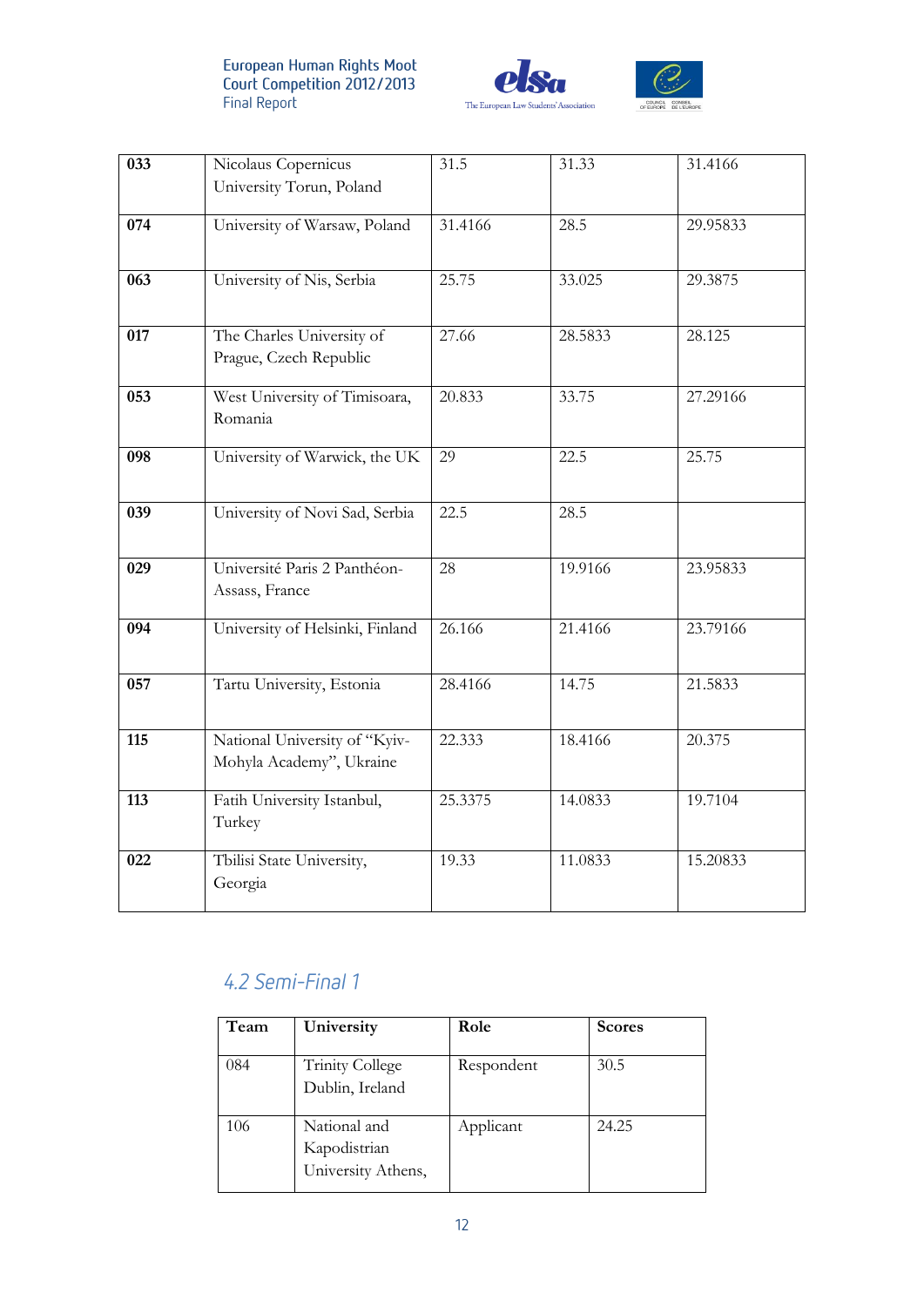



| <i>reece</i> |  |  |
|--------------|--|--|
|--------------|--|--|

#### 4.3 Semi-Final 2

| Team | University                                            | Role       | <b>Scores</b> |
|------|-------------------------------------------------------|------------|---------------|
| 118  | University of Essex,<br>the UK                        | Applicant  | 35.5          |
| 033  | Nicolaus<br>Copernicus<br>University Torun,<br>Poland | Respondent | 32            |

#### 4.4 Grand Final

- **Winner** Team 084 Trinity College Dublin, Ireland
- **Runner-up** Team 118 University of Essex, the UK

#### 4.5 Individual orator scores

| Team | Name                    | <b>Scores</b> |
|------|-------------------------|---------------|
| 033  | Joanna Kisielinska      | 23.5          |
| 106  | Alexandra Ziaka         | 19.144        |
| 033  | Konrad Kamil Gortad     | 18.3916       |
| 118  | Anne-Katrin Speck       | 16.8795       |
| 118  | Doriane Hardy           | 16.833        |
| 084  | Rian Derrig             | 16.755        |
| 084  | Hannah Hassell          | 15.398        |
| 118  | Nadine Nisrin Daroische | 15.077        |
| 084  | Eileen Scollan          | 15.033        |
| 106  | Vassiliki Vlontzou      | 13.0527       |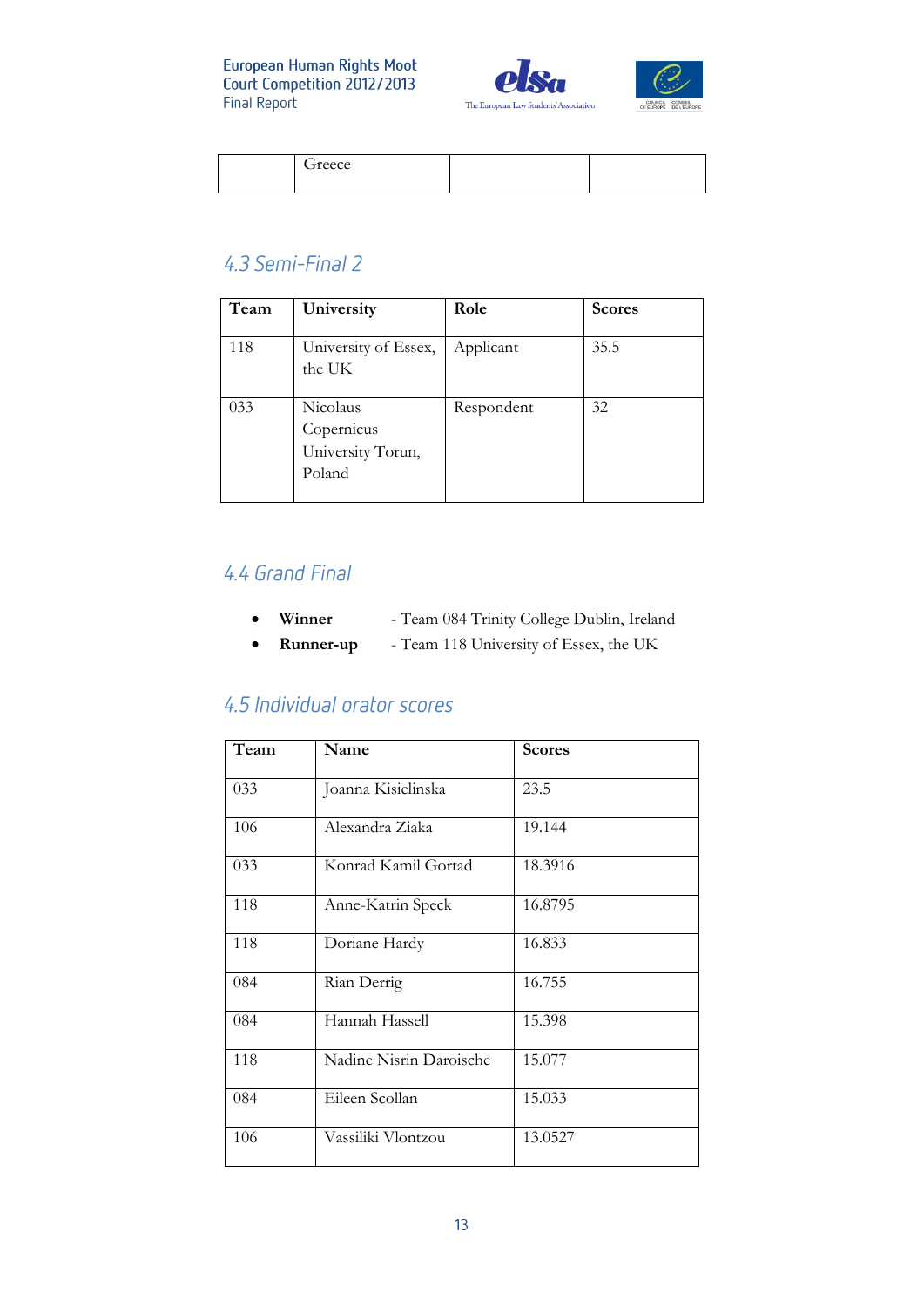



| 118 | Ha Le Phan                     | 12.5832 |
|-----|--------------------------------|---------|
| 084 | Laura Twomey                   | 12.5177 |
| 074 | Dominka Jedrzejczyk            | 10.111  |
| 053 | Alexandra Bioc                 | 9.777   |
| 074 | Laura Mazur                    | 9.4166  |
| 074 | Marcin Alberski                | 8.9027  |
| 029 | Daria Popescu                  | 8.3611  |
| 053 | Corin Suta                     | 7.88    |
| 029 | Isabelle Lemoyene de<br>Forges | 7.5     |
| 113 | Yusuf Mansur Özer              | 7.2638  |
| 115 | Hanna Tereshko                 | 6.6805  |
| 113 | Tugrul Inci                    | 6.4305  |
| 063 | Milica Todorovic               | 5.7361  |
| 106 | Eleni Theodoropoulou           | 5.625   |
| 017 | Vladimir Pysk                  | 5.7361  |
| 063 | Ivana Stankovic                | 5.375   |
| 098 | Menaal Safi                    | 5.375   |
| 017 | Vojtech Bartos                 | 5.0277  |
| 039 | Sonja Guzina                   | 5       |
| 017 | Petr Kolban                    | 4.6805  |
| 039 | Milana Basta                   | 4.611   |
| 057 | Kadri Reidla                   | 4.5416  |
| 063 | Milena Stojanovic              | 4.5416  |
| 039 | Marija Milojkovic              | 4.5138  |
| 057 | Marion Kallakas                | 4.111   |
| 063 | Jelena Zivkovic                | 4.0833  |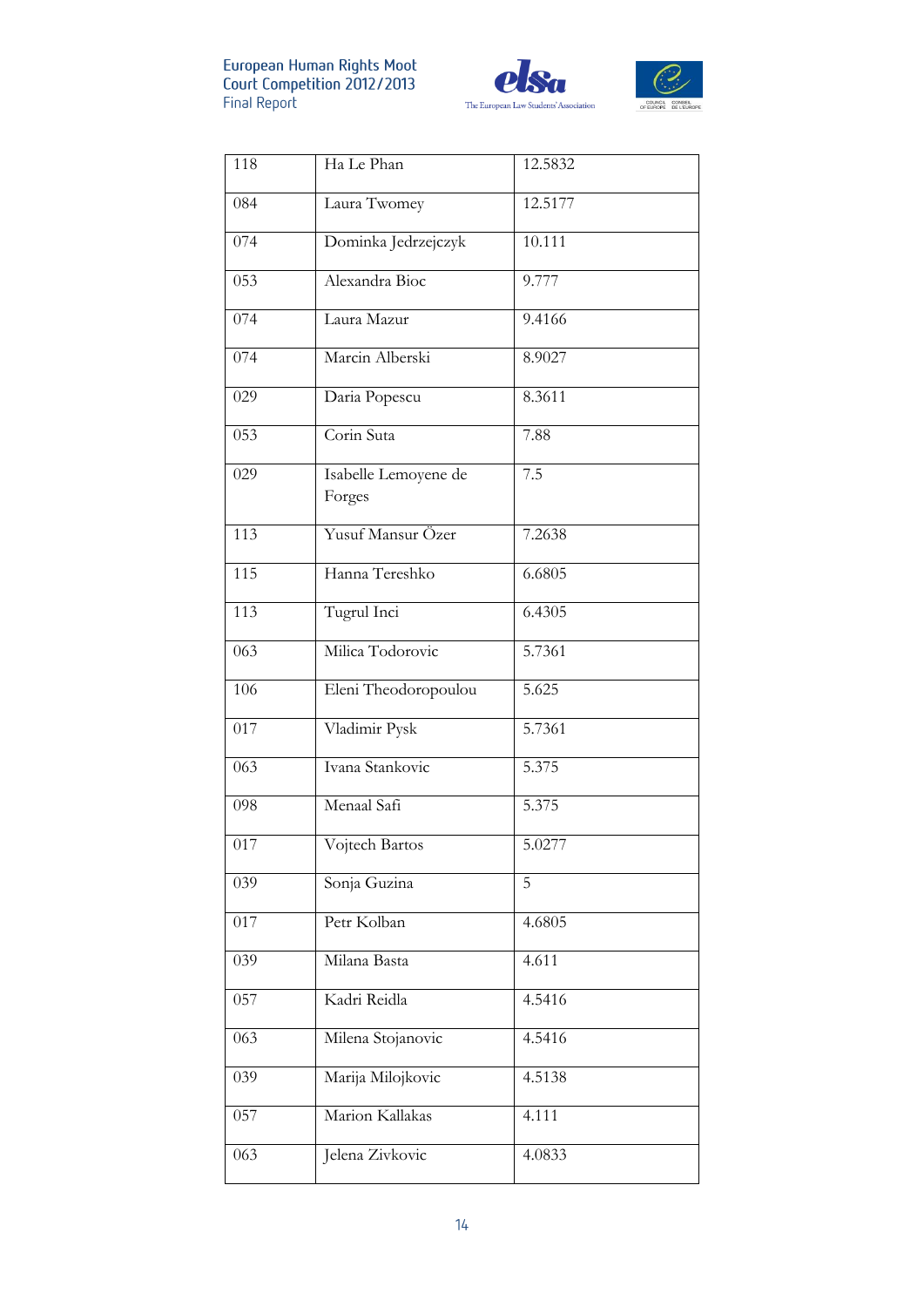



| 094 | Jenni Hiltunen    | 4.0138 |
|-----|-------------------|--------|
| 039 | Luka Bosnjak      | 3.861  |
| 115 | Tetiana Levkovets | 3.638  |
| 115 | Iuliia Anosova    | 2.9194 |
| 022 | Giga Gigashvili   | 2.861  |
| 057 | Andres Namm       | 2.527  |
| 022 | Mariam Bakradze   | 2.361  |
| 057 | Helina Aab        | 2.2638 |
| 022 | Saba Pipia        | 2.1388 |

#### 4.6 Best written submission and best orator

- **Best Written Submission** Trinity College Dublin, Ireland
- **Best Orator** Joanna Kisielinska, Torun University, Poland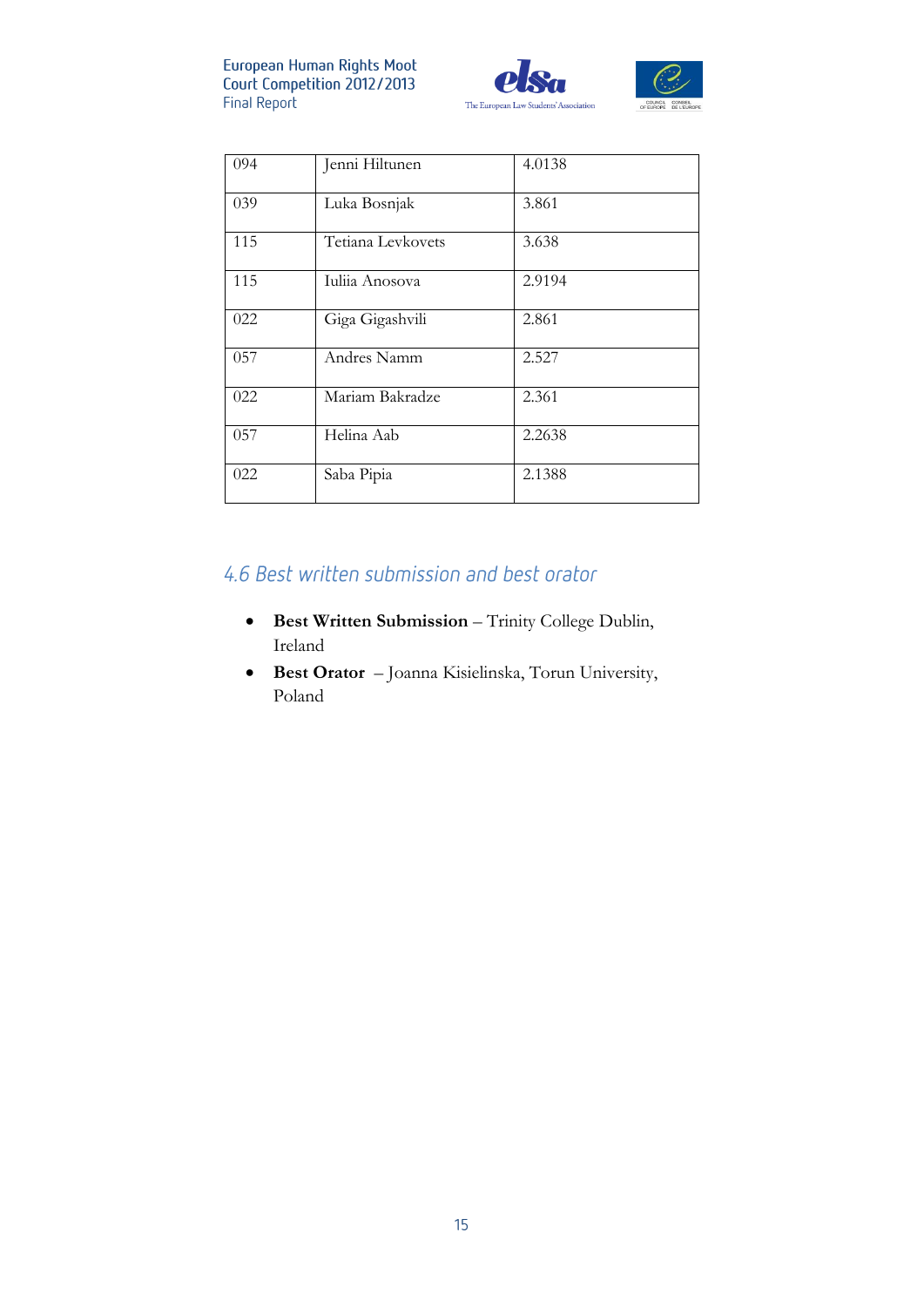



The Jury of the Final Round consisted of experts in the field of Human Rights from various areas. I would like to thank the Jury for their passion, enthusiasm, time and mostly for sharing their experience and knowledge!

- Nina Vajic former Judge at the European Court of Human Rights
- Hans-Christian Krüger former Deputy Secretary General of the Council of Europe
- Johannes Silvis Judge at the European Court of Human Rights
- Andrew Drzemczewski Head of the Legal Affairs and Human Rights Department of the Council of Europe
- Stephan Rutkovski Deputy Permanent Representative of Austria
- Victoria Prais Scottish Human Rights Institute
- Elisabeth Lambert Abdelgawad Lawyer, University of Strasbourg
- Nicol Hlavacikova Lawyer, European Court of Human Rights
- Urszula Gacek Ambassador of the Polish Representation to the Council of Europe
- Mamuka Jgenti Ambassador of the Permanent Representation of Georgia to the Council of Europe
- Carl-Henrik Ehrenkrona Ambassador of the Permanent Representation of Sweden to the Council of Europe
- Andreu Jordi Deputy Permanent Representative of Andorra to the Council of Europe
- Simon Palmer European Human Rights Association
- Lucja Miara European Human Rights Association
- Ana-Maria Telbis European Human Rights Association
- Stefan Sirbu European Human Rights Association
- Rimante Tamulyte European Human Rights Association
- Ulrike Grieshofer European Human Rights Association
- Katarzyna Sekowska oznan Human Rights Centre Kozlowska
- Dr Aleksandra Mezykowska Government Co-Agent of Poland before the European Court of Human Rights, Ministry of Foreign Affairs of Poland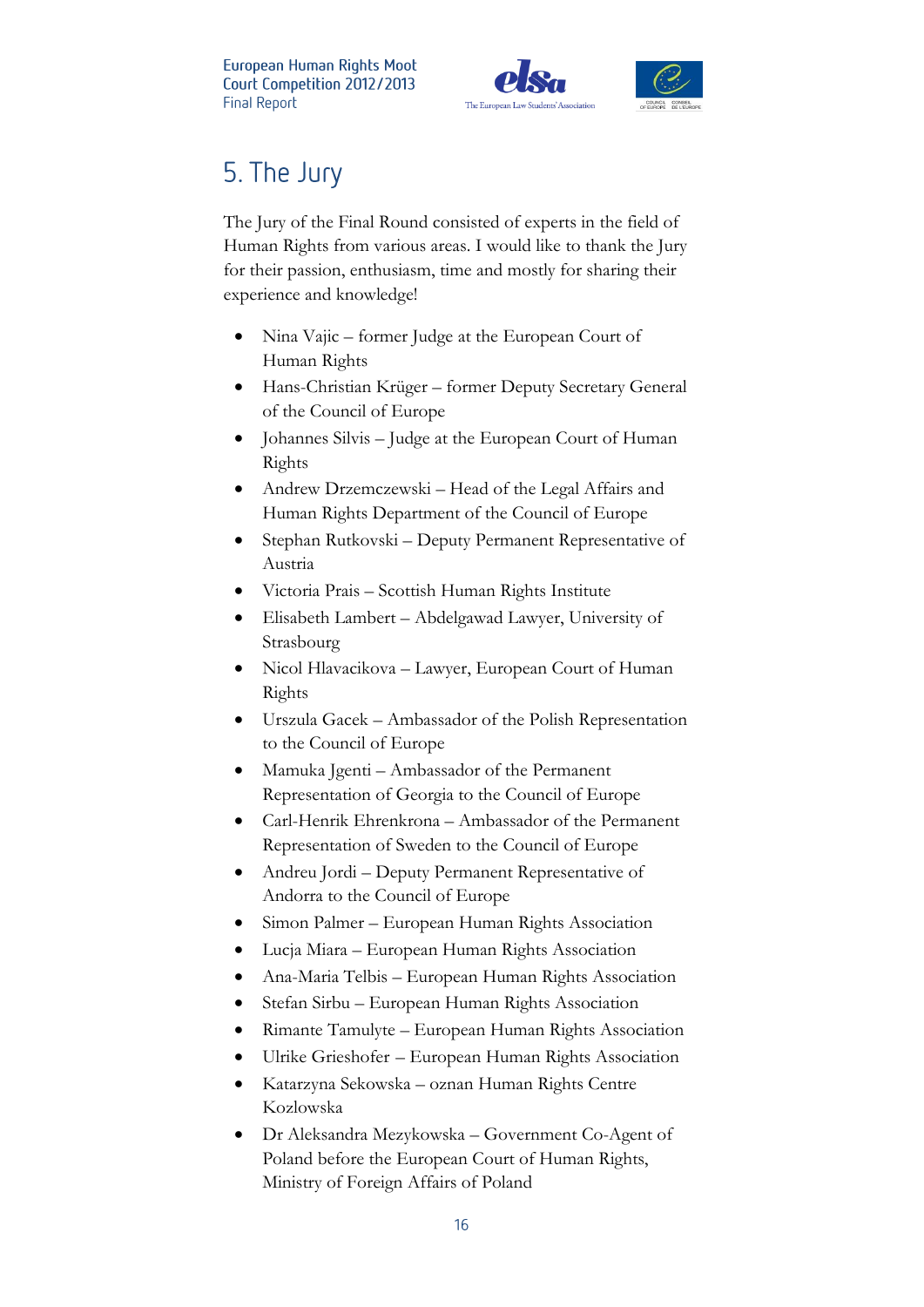



- Paul Harvey Lawyer, European Court of Human Rights
- Michelle Lafferty Lawyer, European Court of Human Rights
- Tatyana Sveshnikova Lawyer, European Court of Human Rights
- Kristaps Tamuzs Lawyer, European Court of Human Rights
- Pamela McCormick Lawyer, European Court of Human Rights

We also would like to thank the Members of the Jury who could not attend the Final Round but who was scoring the enormous amount of written submissions:

- Zuzana Vargova European Human Rights Association
- Slavica Chubric European Human Rights Association
- Irina Chepaykina European Human Rights Association
- Dominika Bychawska European Human Rights Association
- Zuzana Kovalova European Human Rights Association
- Dagmara Albrecht European Human Rights Association
- Tomasz Kodrzycki European Human Rights Association
- Magdalena Gilberg European Human Rights Association
- Matylda Pogorzelska European Human Rights Association
- Natalia Kobylarz European Human Rights Association
- Aleksandra Ivankovic Tamamovic European Human Rights Association
- Leto Cariolou European Human Rights Association
- Gayane Nuridzhanyan E uropean Human Rights Association
- Ms Justyna Chrzanowska Government Agent of Poland before the European Court of Human Rights, Ministry of Foreign Affairs Poland
- Kate Jones Deputy Permanent Representative of the United Kingdom to the Council of Europe
- Prof. Philip Leach Professor of Human Rights at the London Metropolitan University, UK
- Peter Wille Permanent Representative of Norway to the Council of Europe
- Prof. Susan Millns Professor of Law at the University of Sussex, UK